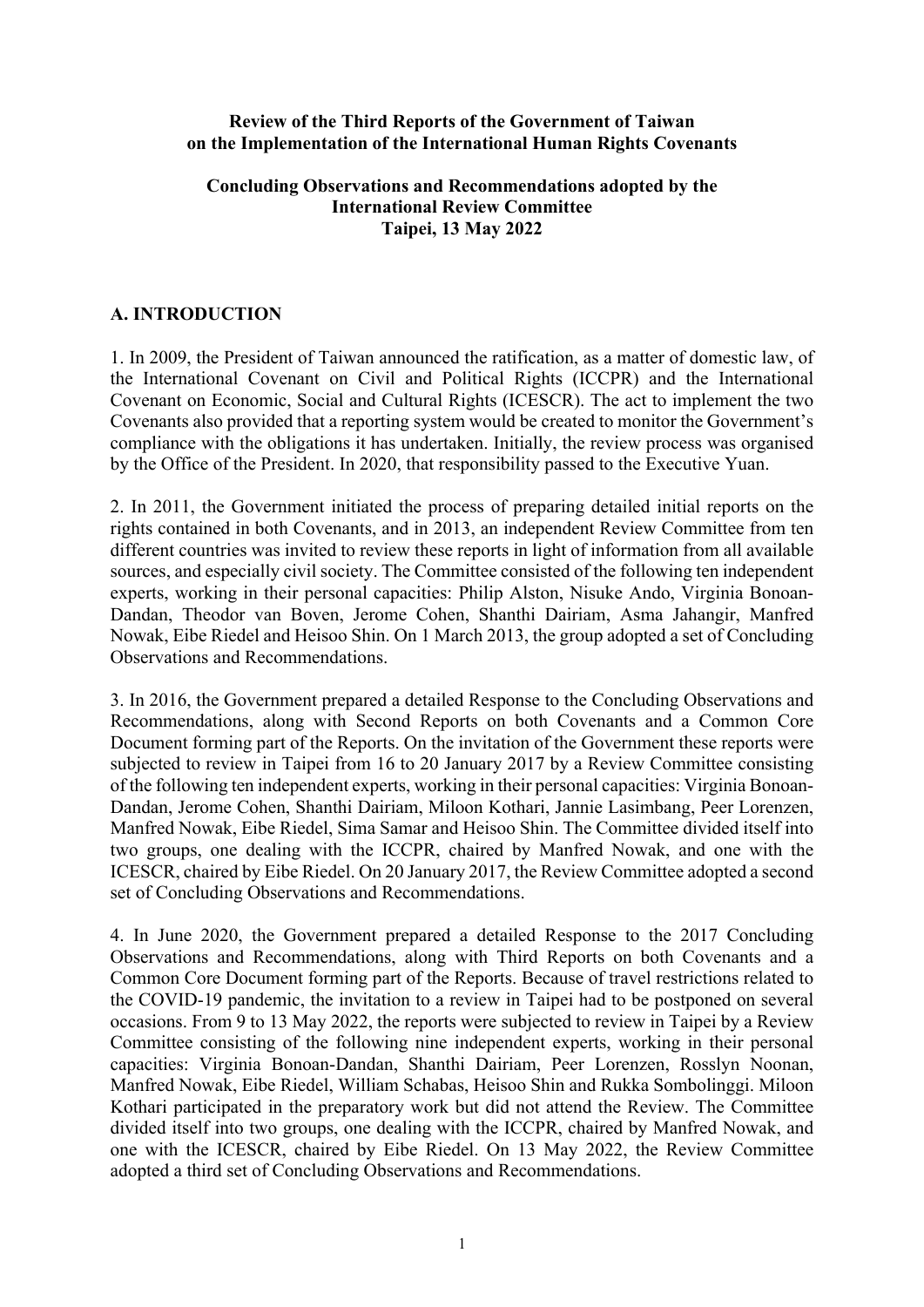5. As it did during the first and second review, the Review Committee followed established international monitoring procedures in all relevant respects and applied the accepted international legal interpretations of the relevant rights. Its work involved no comparison with the situation prevailing in other countries, and these concluding observations focus solely on the situation in Taiwan.

6. The Review Committee expresses its appreciation that the Government and the people of Taiwan continue to demonstrate their exemplary commitment to the process of monitoring compliance with the relevant human rights obligations. The Government has again provided valuable and detailed reports and relevant updates and additional information following the pandemic-related postponements of the review, and has engaged in a highly constructive manner with the Committee. Each of the sessions held over a period of three days (from 9 to 11 May 2022) was attended by a large number of Government officials, representing relevant departments of the Executive Yuan, the Judicial Yuan, the Control Yuan, including the National Human Rights Commission, and the Examination Yuan. The proceedings were interpreted into Chinese, English and sign language, webcast live and followed closely by civil society. The Committee is especially grateful to the Minister of Justice, Ching-hsiang Tsai, to the Deputy Minister of Justice, Ming-Tang Chen, to the Deputy Minister of Health and Welfare, Li-Feng Lee, to the Director of the Department of Legal System in the Ministry of Justice, Yu-Yuan Huang, and to Public Prosecutor Tsui-Hua Hsu and her team of colleagues from the Ministry of Justice for their highly efficient and helpful coordination of the overall endeavour.

7. The Review Committee commends the very active engagement of a wide range of civil society groups in all aspects of the review process. The Committee also received a large number of detailed parallel reports and supplementary information, and held focused hearings to enable non-governmental organisations (NGOs) to provide inputs into the process. The response was remarkable and enabled the Committee to develop a deeper understanding of many complex issues.

8. The Review Committee wishes to underscore that these Concluding Observations and Recommendations do not deal with all of the very large number of issues presented to it. As this is an ongoing process, the Committee put particular focus on assessing the progress achieved in implementing its first and second set of recommendations from 2013 and 2017. It considers that the value of the overall process goes far beyond what is contained in these Concluding Observations and Recommendations.

9. Finally, the Review Committee emphasises again that the purpose of the Concluding Observations and Recommendations is primarily to identify areas in which the Government should consider further measures in order to promote full compliance with its obligations. The observations do not, therefore, provide any systematic recognition of the many positive achievements that have occurred in recent years, including the nine years under review. The Committee is, however, deeply impressed by the dramatic progress that has been made since 1987, when Taiwan began to emerge from a long and dark period of martial law. With respect to the recent period under review, the Committee wishes to note that, despite major progress achieved in some areas, such as the legalisation of same-sex marriage, the abolition of the crime of adultery and the establishment of a National Human Rights Commission, other important developments envisaged by the Government, above all the abolition of capital punishment and the protection of the rights of Indigenous Peoples, have failed to materialise. It therefore encourages the Government under President Tsai Ing-wen to take a more proactive approach to the full implementation of international human rights law.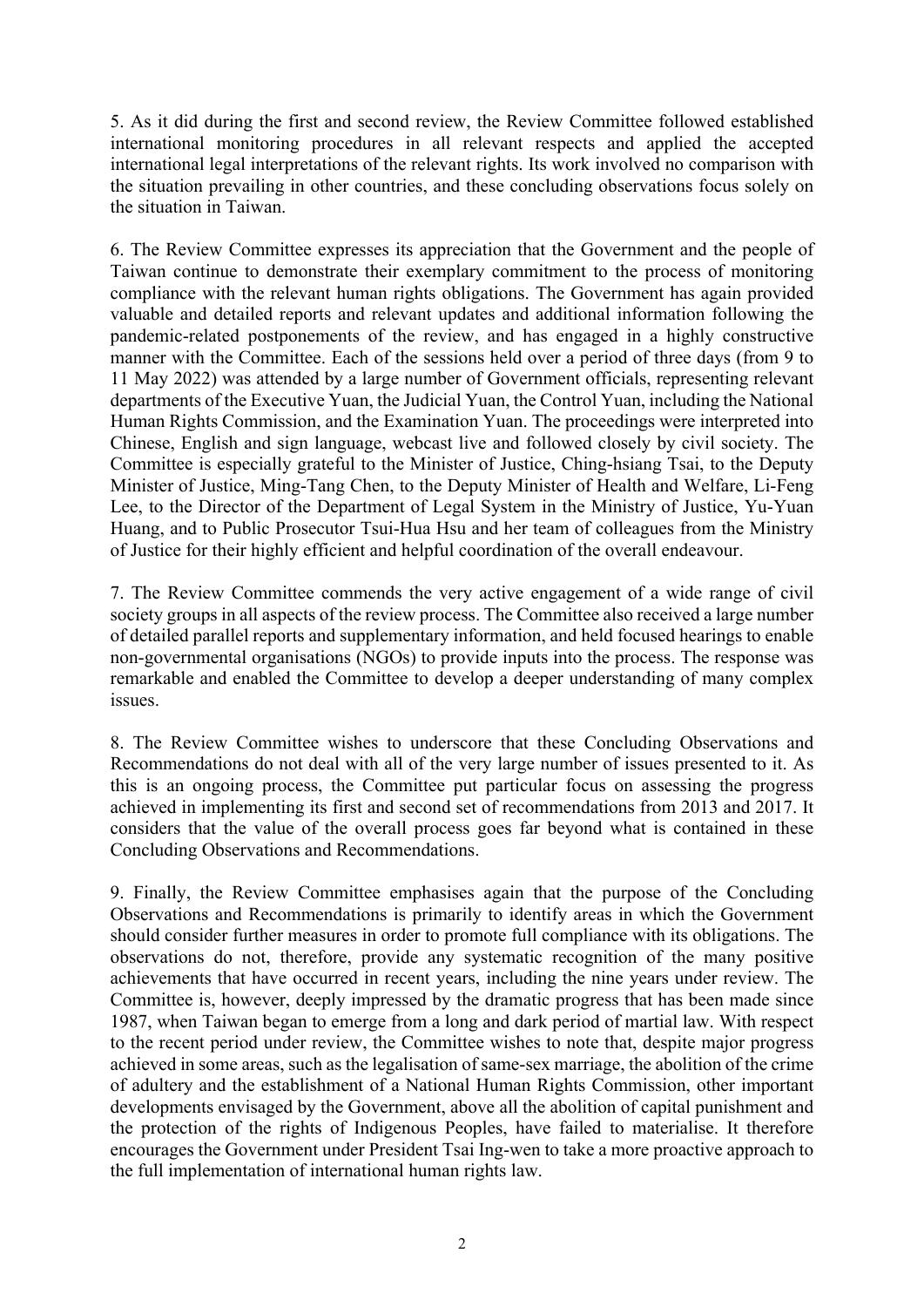#### **B. GENERAL ISSUES**

#### **National Human Rights Institution**

10. In 2013 and 2017, the Review Committee recommended the establishment of an independent national human rights commission in accordance with the Paris Principles (1993) as a priority objective. The Committee strongly commends the Government of Taiwan for successfully implementing this recommendation by establishing the National Human Rights Commission (NHRC) within the Control Yuan which became operational on 1 August 2020. The Commission is chaired by the President of the Control Yuan, Chu Chen, and consists of seven additional members of the Control Yuan who specialise in human rights protection, and two other members who are renowned in the field of human rights or are from nongovernmental organisations involved in human rights protection, appointed annually by the President of the Control Yuan.

11. The Review Committee welcomes the fact that the NHRC immediately assumed its monitoring function, submitting an Independent Opinion on the Third National Report in December 2020, and actively participating in consultations with the Committee on 9 May 2022. The Committee appreciated the reports provided and the opportunity to engage with the NHRC Chairperson and commissioners.

12. The Review Committee strongly recommends that the NHRC builds the trust and respect of the people of Taiwan by identifying the most pressing human rights issues, reporting and speaking out publicly on them; dealing with complaints of human rights violations; advising the Executive Yuan and the Legislative Yuan on the relevant international human rights standards and their incorporation in legislation and making that advice public; engaging at the grass roots with the communities most marginalised and disadvantaged, including in close cooperation with civil society organisations; and reviewing persistent, long-standing individual claims of human rights violations.

13. The Review Committee encourages the NHRC to develop a relationship with the Global Alliance of National Human Rights Institutions (GANHRI). It should also request the Asia Pacific Forum of National Human Rights Institutions (APF) to assist it to undergo, before the next review, an accreditation process evaluating its compliance with the Paris Principles, similar to that of the Global Alliance of National Human Rights Institutions Sub-Committee on Accreditation (GANHRI-SCA).

#### **United Nations Core Human Rights Treaties**

14. The Review Committee once more warmly welcomes Taiwan's acceptance, without reservations, of the obligations contained in six of the core human rights treaties of the United Nations (UN): the two Covenants (ICCPR and ICESCR), the International Convention on the Elimination of All Forms of Racial Discrimination (CERD), the Convention on the Elimination of All Forms of Discrimination Against Women (CEDAW), the Convention on the Rights of the Child (CRC) and the Convention on the Rights of Persons with Disabilities (CRPD).

15. In this spirit, the Review Committee again wishes to encourage the Government to accelerate its efforts to also accept the remaining three core human rights treaties: the Convention against Torture including its Optional Protocol (CAT, OPCAT), the International Convention on the Protection of the Rights of all Migrant Workers and Members of their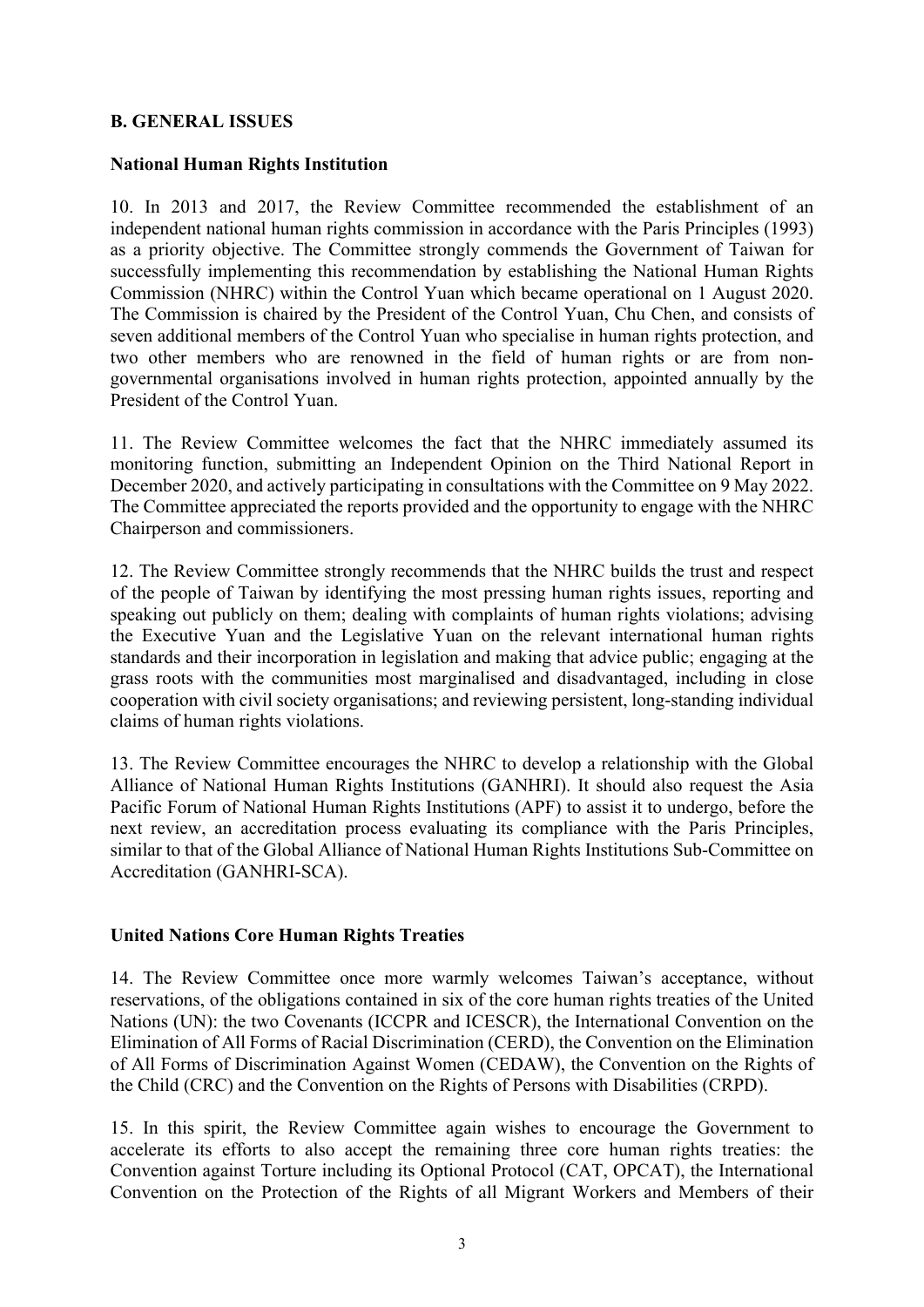Families (CMW) and the Convention for the Protection of all Persons from Enforced Disappearance (CED). This will ensure full coverage of the core international human rights framework.

16. With regard to the two Covenants, the Review Committee wishes to commend the ongoing efforts of the Executive Yuan, the Legislative Yuan, the Judicial Yuan and the Control Yuan to bring domestic law into compliance with the respective rights and obligations. However, the Committee notes the importance of greater clarity about the status of the Covenants to the extent that there are conflicts with either pre-existing or subsequent legislation. It stresses the priority that should be given to the Covenants as the two most important human rights treaties of the United Nations. The Committee reiterates its recommendation that the Covenants be deemed part of the Constitution of Taiwan. It further encourages the Government to strengthen the process of domestic implementation of the Covenants and the other core UN human rights treaties.

17. In addition to the core UN human rights treaties, Taiwan should also consider the ratification of other universal human rights treaties, such as the 1951 Convention on the Status of Refugees and its Protocol. The Committee also recommends that Taiwan recognise the jurisdiction of the International Criminal Court by making a declaration in accordance with article 12(3) of the Rome Statute of the International Criminal Court that applies retroactively to 1 July 2002 and that is without temporal limit for the future.

# **National Human Rights Action Plan**

18. The Review Committee commends the Government for the adoption of the first National Human Rights Action Plan from 2022 to 2024, providing guidelines and proposing specific goals and actions to implement the human rights obligations under the two Covenants and previous recommendations of the Review Committee. Some of the human rights concerns highlighted in the previous Concluding Observations and Recommendations are taken into consideration in the National Action Plan, including a commitment to strengthen the human rights protection system, human rights education, equality and non-discrimination, the right to life, housing justice, and refugee rights protection.

19. While commending the Government for adopting the National Action Plan on 1 May 2022, the Committee is concerned about information it received that consultations were not adequate, and in particular, that there was not enough representation of human rights NGOs or of various disadvantaged and marginalised social groups. The Committee is also concerned that the section on implementation, monitoring and evaluation of the Plan is only aspirational and not concrete.

20. The Committee recommends that the consultation process for future National Action Plans be inclusive, transparent and participatory for all sectors of society, including in particular human rights NGOs and disadvantaged and marginalised groups. The Committee also recommends that the Government adopt a concrete annual plan to implement, monitor and evaluate the National Action Plan, with the full and equal participation of civil society.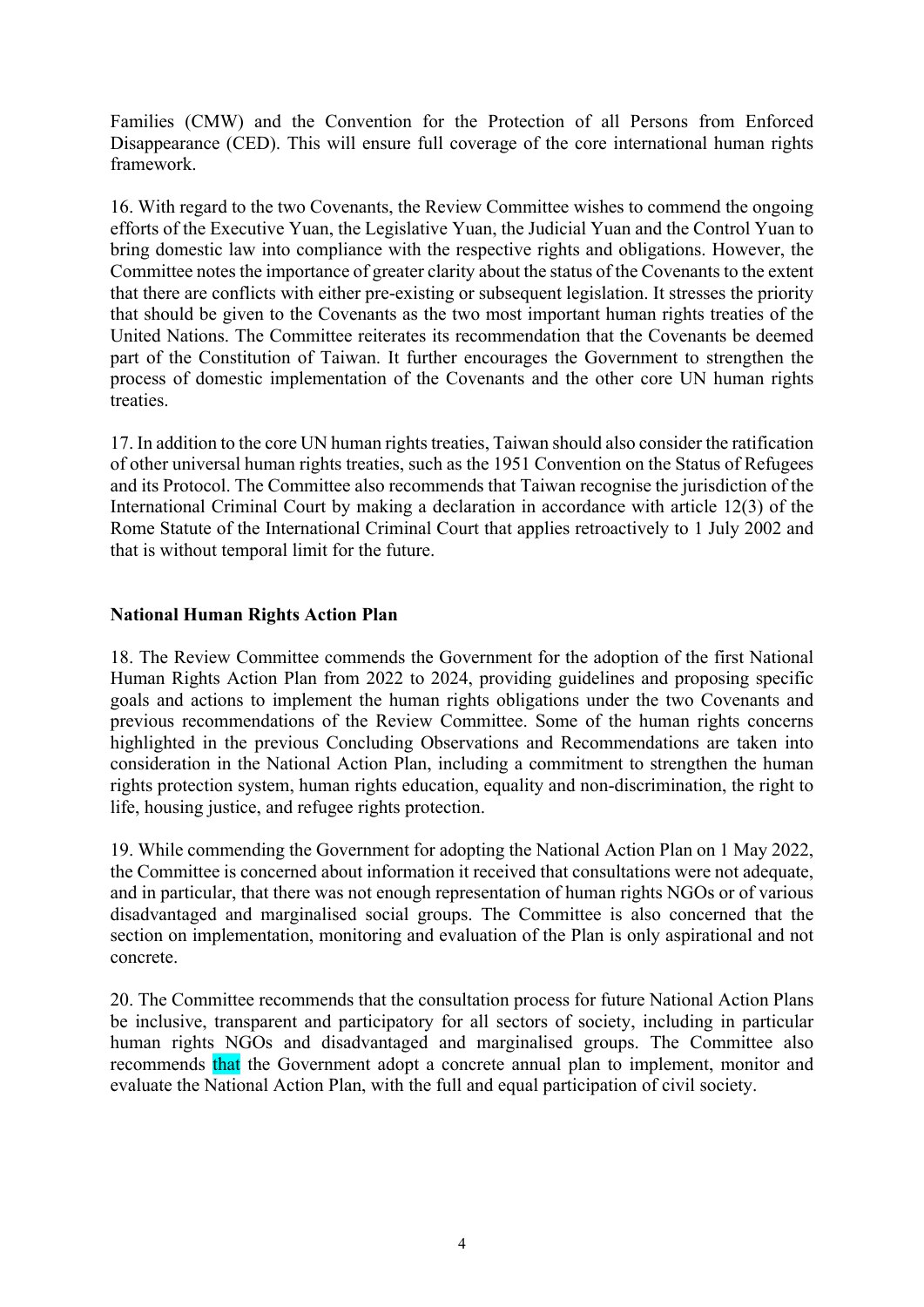#### **Equality of all Human Rights**

21. During the review, the Committee was pleased to receive considerably more detailed information and analysis of the status of economic, social and cultural rights in Taiwan than in the written documents. The Committee urges the Government to deal more comprehensively with economic, social and cultural rights in its next reports.

#### **Development Cooperation**

22. While congratulating Taiwan for progressing from a recipient country to a donor country in a short period of time, the Review Committee is concerned that Taiwanese Official Development Assistance (ODA) is below the internationally committed level of 0.7% of gross national income.

23. The Review Committee recommends that the Government develop an annual plan to increase its ODA to meet the international commitment. The Committee also recommends that human rights impact assessments be conducted more systematically before ODA is granted.

#### **Business and Human Rights**

24. While welcoming the adoption of the National Action Plan on Business and Human Rights, the Review Committee is concerned that there is no legislation that requires business entities to abide by international human rights standards. In addition, despite the Regulations Governing the Management of Corporate Foreign Investments, in the case of massive water pollution in 2016 in Central Vietnam by Formosa Ha Tinh Steel Corporation, the Vietnamese victims are still not compensated at all.

25. The Review Committee recommends that the Government enact legislation which regulates the activities of all business companies, operating at home and abroad, as well as foreign businesses in Taiwan, abide by human rights obligations throughout their supply chains, including redress and remedies. The Committee recommends that the Government undertake wide, open and participatory consultations with all stakeholders including civil society and human rights and environmental NGOs in this process of developing and adopting legislation on business and human rights. The Committee also recommends that the Government immediately establish a national contact point and make it accessible to all victims whose rights have been violated by Taiwanese businesses operating at home and abroad, as well as foreign businesses in Taiwan. The Committee further recommends that the Government seek ways to ensure that the victims of violations by Formosa Ha Tinh Steel Corporation are adequately compensated.

#### **Equality and Non-Discrimination**

26. There does not seem to have been much progress on the enactment of a comprehensive antidiscrimination law since the previous review, nor is there evidence of a draft law. There has not been consultation with NGOs but hearings on the law are being held. Current antidiscrimination provisions can be found scattered through laws on employment, gender equality and disability. The Government has not made efforts to harmonise or coordinate how different sectors deal with discrimination. In addition, the current provisions do not impose strong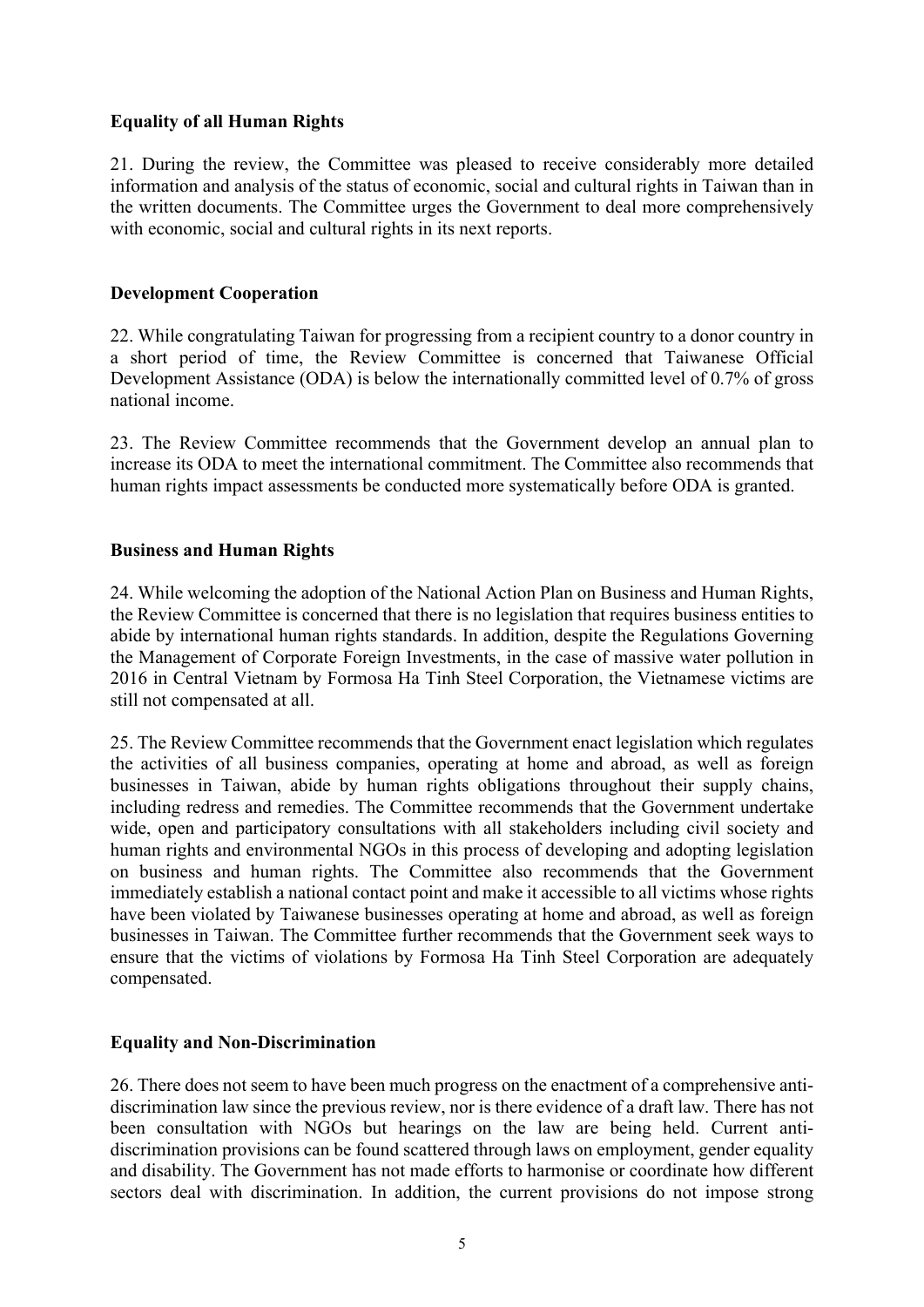obligations on the Government and the private sector, fail to demand positive measures and are lacking remedial procedures.

27. The Review Committee is also concerned that administrative agencies and judges often do not have an adequate understanding of various forms of discrimination and the approaches for their elimination.

28. The Review Committee is concerned that the existing legislation on equality does not cover all social groups who are victims of discrimination in their enjoyment of economic, social and cultural rights, including married immigrants, migrant workers, HIV/AIDS-infected persons and intersex persons. Although LGBTI persons enjoy some protection from the Gender Equity Education Act and the Gender Equality Employment Act in schools and workplaces, these are not applied in other contexts. The Committee expresses its concern that anti-discrimination clauses are still scattered in several acts, and that there is no comprehensive anti-discrimination legislation covering all grounds of discrimination in all contexts.

29. The Review Committee recommends the enactment of a comprehensive anti-discrimination law without further delay and within a definite timeline. The law should bind both private and public sectors and private individuals. There should be a clear definition that includes direct and indirect discrimination and imposes the implementation of positive measures to eliminate neutrality in the law that may have the effect of discriminating against disadvantaged groups, including women. The anti-discrimination law must also further address dimensions of gender equality and provide the mandate for positive measures for gender mainstreaming and gender budgeting. In parallel, the Government should take steps to ensure that there is capacity building of all agencies to have an adequate understanding of direct and indirect discrimination according to the interpretation of the relevant treaty bodies.

# *Terminology and Translation*

30. The Review Committee expresses its concern that confusion is created by the incorrect translations of certain terms from English to Chinese and Chinese to English, such as equality and gender diversity. In particular, the Committee is concerned that the Chinese term  $\sqrt{F}$ ; is translated as both equality and equity, as shown in the Gender Equality Employment Act and the Gender Equity Education Act. Also, the Committee is concerned that gender diversity is translated as 'multiple sex', which is not correctly conveying the meaning of diverse gender.

31. The Committee recommends that the Government solve this problem by only using the term 'equality', changing the English title of the Gender Equity Education Act by replacing 'equity' with 'equality' and applying the correct translation for gender diversity and other terminology involving gender. The Committee recommends that the correct terms and their meanings are commonly understood by government agencies, media and the general public.

# *Domestic Violence*

32. In its 2017 review, the Committee had recommended that while there were several initiatives to address domestic violence in Taiwan, it was necessary to have a comprehensive national action plan consolidating the various initiatives. The Committee strongly reiterates its previous recommendation to develop a comprehensive national action plan on domestic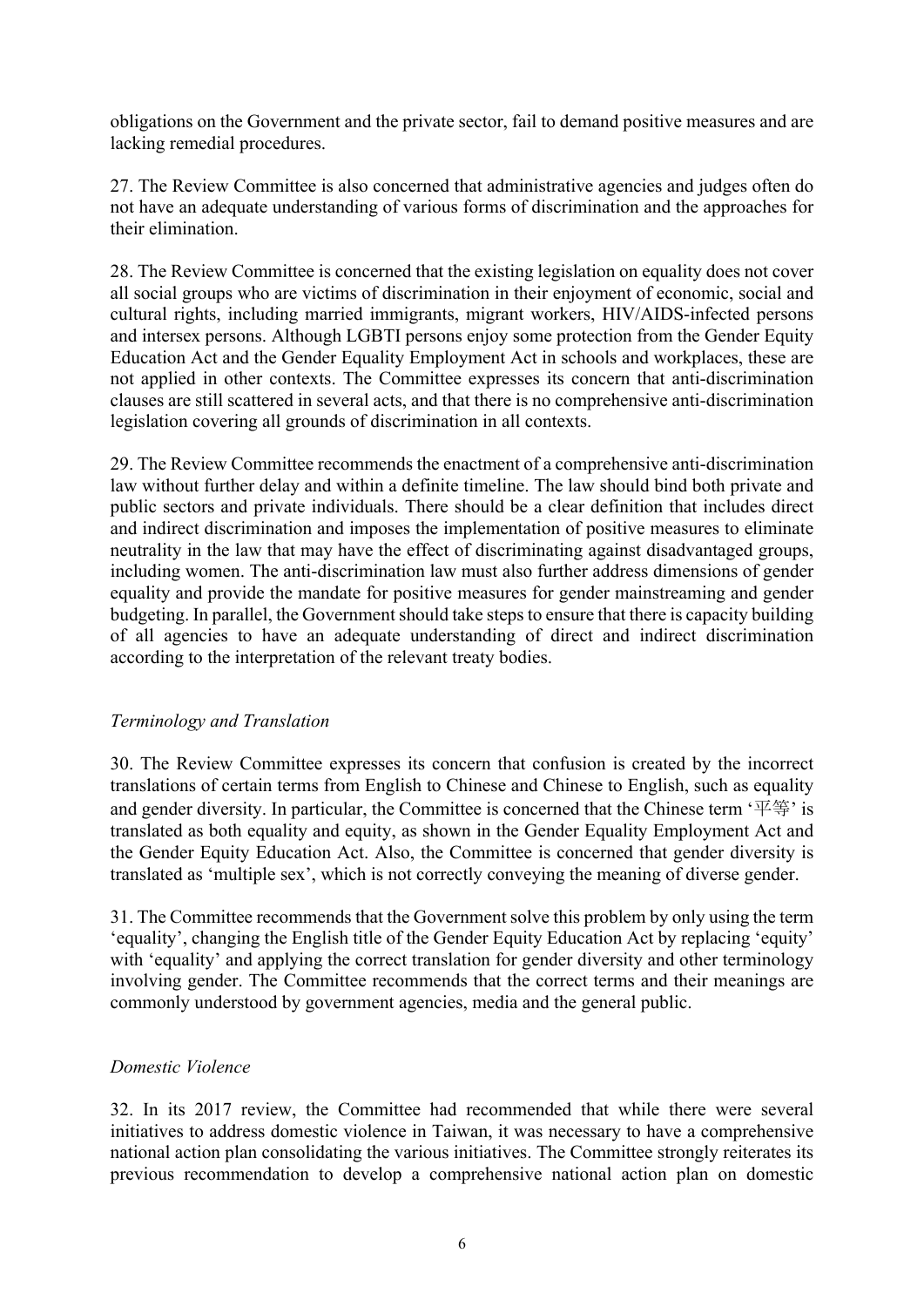violence based on an impact assessment of the various existing initiatives and adopting a multidisciplinary and multi-sectoral approach.

# *Digital and Online Sex and Gender-Based Crimes*

33. While acknowledging the National Human Rights Commission's recognition of the seriousness of digital and online sex and gender-based crimes and other human rights violations, and the Government's plan to amend the related laws to increase the levels of punishment and protection, the Review Committee is concerned that illegal sexual audio-visual material and hate crimes are not easily eliminated from the digital or cyberspace, and victims continue to suffer.

34. The Review Committee recommends that the Government expedite its efforts to take all necessary legislative, administrative, financial, educational and other measures to effectively deal with digital and online sex and gender-based human rights violations. The Committee also recommends that victims are provided with adequate compensation and prompt redress, including the complete deletion of audio-visual material from the digital or cyberspace to prevent repeated violations.

# *Gender Pay Gap*

35. The Review Committee recommends that the Government increase its efforts to provide accurate data on the gender pay gap based upon International Labour Organization (ILO) standards. The Committee is concerned about the gender stereotyping and the vertical and horizontal job segregation at the root of the gender pay gap. The Government should further reduce and close the gender pay gap, by eliminating the horizontal and vertical job segregation by gender and by recognising equal pay for work of equal value.

# **Rights of Indigenous Peoples**

36. The Review Committee is concerned that land grabbing of indigenous land without free, prior and informed consent continues to take place in Taiwan. Reports from Indigenous Peoples' organisations and NGOs show the absence of adequate and inclusive procedures in obtaining free, prior and informed consent. This violates the right to self-determination under article 1 of both Covenants, as well as the UN Declaration on the Rights of Indigenous Peoples (UNDRIP). Without further delay, the Government should review and revise, in cooperation with Indigenous Peoples, the existing mechanisms to obtain free, prior and informed consent in the conceptualising and planning phases of development projects and programmes that affect them. The mechanisms shall include procedures to ensure reparation and return of the land to Indigenous Peoples where necessary.

37. The Review Committee calls on the Government to provide remedies for Indigenous Peoples affected by the storage or disposal of nuclear waste and other hazardous materials on Indigenous Peoples' lands or territories, in compliance with article 29 UNDRIP. A remedy should also be provided to the Tao Peoples in Lanyu with a concrete timetable for the complete removal of nuclear waste and rehabilitation of the environment.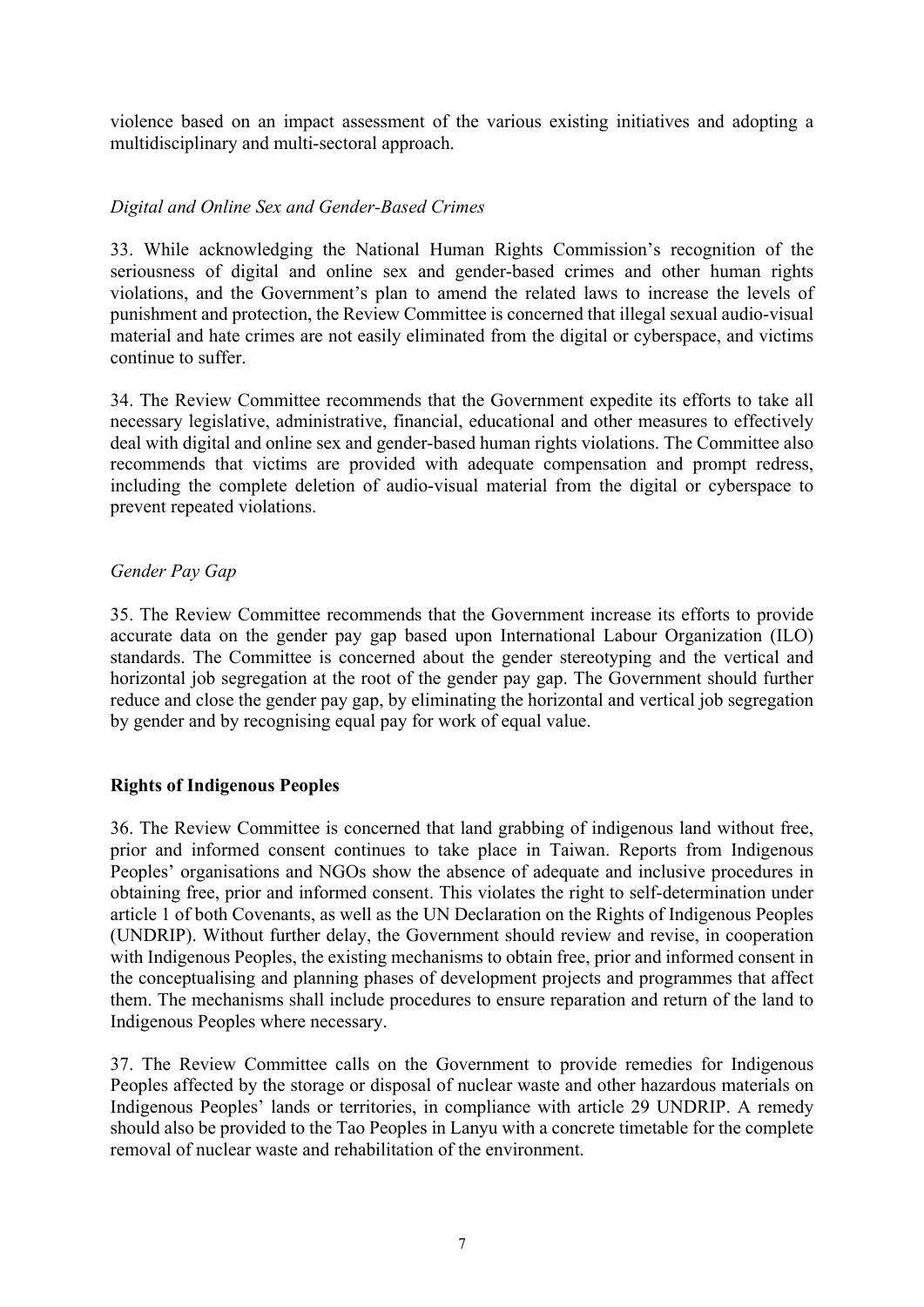38. The Review Committee remains concerned about the delay in recognition of the status of the Ping Pu Peoples. The current classification of Indigenous Peoples into three categories, of mountain peoples, plain peoples and Ping Pu Peoples, partly a legacy of the Japanese colonial period, does not correspond to the present situation of the 16 recognised Indigenous Peoples. Indigenous Peoples and individuals have the right to belong to an indigenous community or nation, in accordance with the traditions and customs of the community or nation concerned. They have the right to determine their own identity in accordance with the Covenants and UNDRIP.

39. The Review Committee notes the establishment of the Council of Indigenous Peoples, but urges the Government to ensure genuine representation of all Indigenous Peoples based on transparent nomination and selection procedures which respect Indigenous Peoples' decisionmaking processes.

40. The Review Committee recommends the amendment of the Constitution and the Indigenous Peoples Basic Law in line with the two Covenants and UNDRIP. As part of this process, the Government should conduct a national inquiry leading to the development of a National Strategy on Indigenous Peoples in cooperation with them. In addition, the participation of nonrecognised peoples, such as the Ping Pu, should be ensured.

41. The Review Committee recognises the efforts that have been made in preserving the culture and languages of the Indigenous Peoples of Taiwan. It encourages the Government to further strengthen the policies, strategies and programmes aimed at promoting and protecting the culture and languages of the Indigenous Peoples.

# **C. SPECIFIC ISSUES RELATING TO THE ICESCR**

# **Right to Work and Rights in Work (Articles 6 and 7)**

#### *Household Foreign Workers*

42. In the 2017 Concluding Observations and Recommendations, the Review Committee requested a 'detailed account of the progress achieved' on the passage of the Domestic Workers Protection Act. The Committee notes, however, that no progress has been achieved on the legislation and that it is the position of the Government that such legislation is not required. Instead, the Government reported at the review on some incremental steps taken to better protect household foreign workers from exploitation and abuse. The Committee acknowledges the improvements that have been made but they fall well short of ensuring equality of treatment between foreign and national household workers.

43. Both the National Human Rights Commission and NGOs expressed serious concerns about the continuing vulnerability of household foreign workers to human rights violations and the ongoing discrimination they face. The Committee does not agree with the Government's claim that the Labour Standards Act regulations are not applicable due to the nature of their work.

44. The Review Committee recommends that the Government incorporate ILO Convention No. 189 on Domestic Workers into domestic law to provide robust legal protections for domestic workers; take immediate steps to close the pay gap between national and foreign household workers, including by subsidising those families or individuals for whom home-based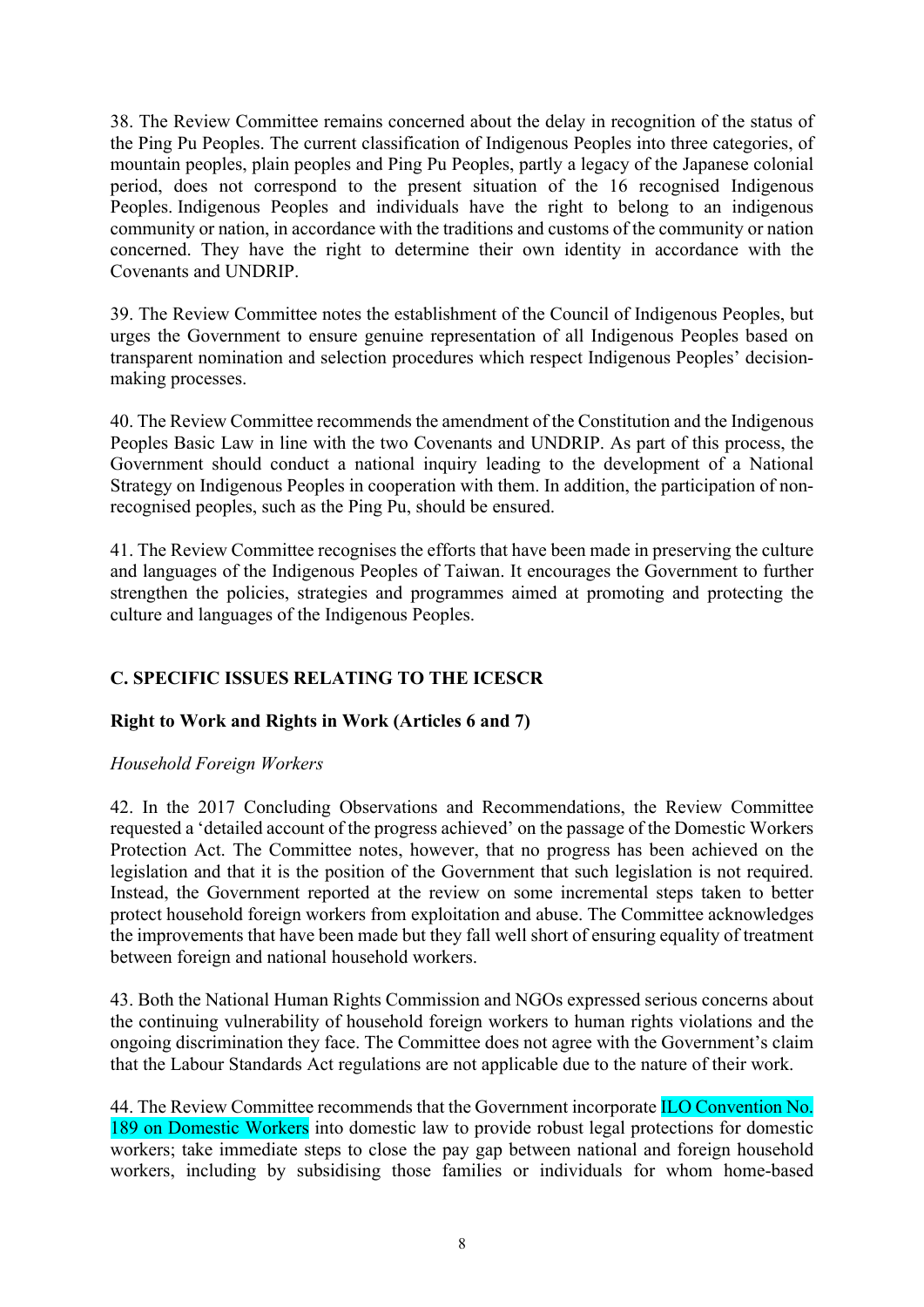caregiving is essential; and include foreign domestic care workers in the development of the Government's promised long-term care plan.

# *Foreign Fishers in Taiwanese Fishing Vessels*

45. The Review Committee acknowledges the work that is being done to investigate and improve the working conditions of foreign fishers on vessels flying the Taiwanese flag. In the context of conflicting reports, however, it is difficult to determine the actual working conditions and what improvements, if any, have been made.

46. The Review Committee recommends that the Government closely monitor the situation and urgently adopt and implement effective measures such as those contained in the Action Plan developed by the Fisheries Agency.

#### **Social Security (Article 9)**

47. While recognising the information from the Government that at the end of 2021, 9.21% of the total population in Taiwan were given cash benefits, the Review Committee is concerned that the system is based on household registration and might create a vacuum where a person in need is not properly registered. The Committee is also concerned that the social assistance system is not providing adequate long-term care for persons with disabilities, putting an unduly heavy burden on families, in particular on the women.

48. The Review Committee recommends that all persons in need, in particular those who do not have the household registration at the place of residence, are provided with adequate social assistance. The Committee also recommends that the Government provides increased personal assistance services for the long-term care for persons with disabilities.

# **Family Protection and Assistance (Article 10)**

49. The Review Committee is concerned about the information that women spend three times more time on carrying out family responsibilities than men. In addition, the Committee is concerned that although both parents can take parental leave, only a small percentage of fathers do so.

50. The Review Committee recommends that the Government take measures to create a workplace structure and environment for both men and women to balance their work-family life, with a view to eliminating gender stereotypes. The Committee further recommends that the Government consider the option of additional parental leave reserved exclusively for fathers. The Committee recommends that the Government take all necessary measures to eliminate gender stereotypes and to encourage equal sharing of responsibilities between men and women in the family and in society.

# **Right to Housing and Land (Article 11)**

51. Secure, healthy, affordable and accessible housing is central to the right to an adequate standard of living. In 2017, the Review Committee expressed grave concern about adequacy of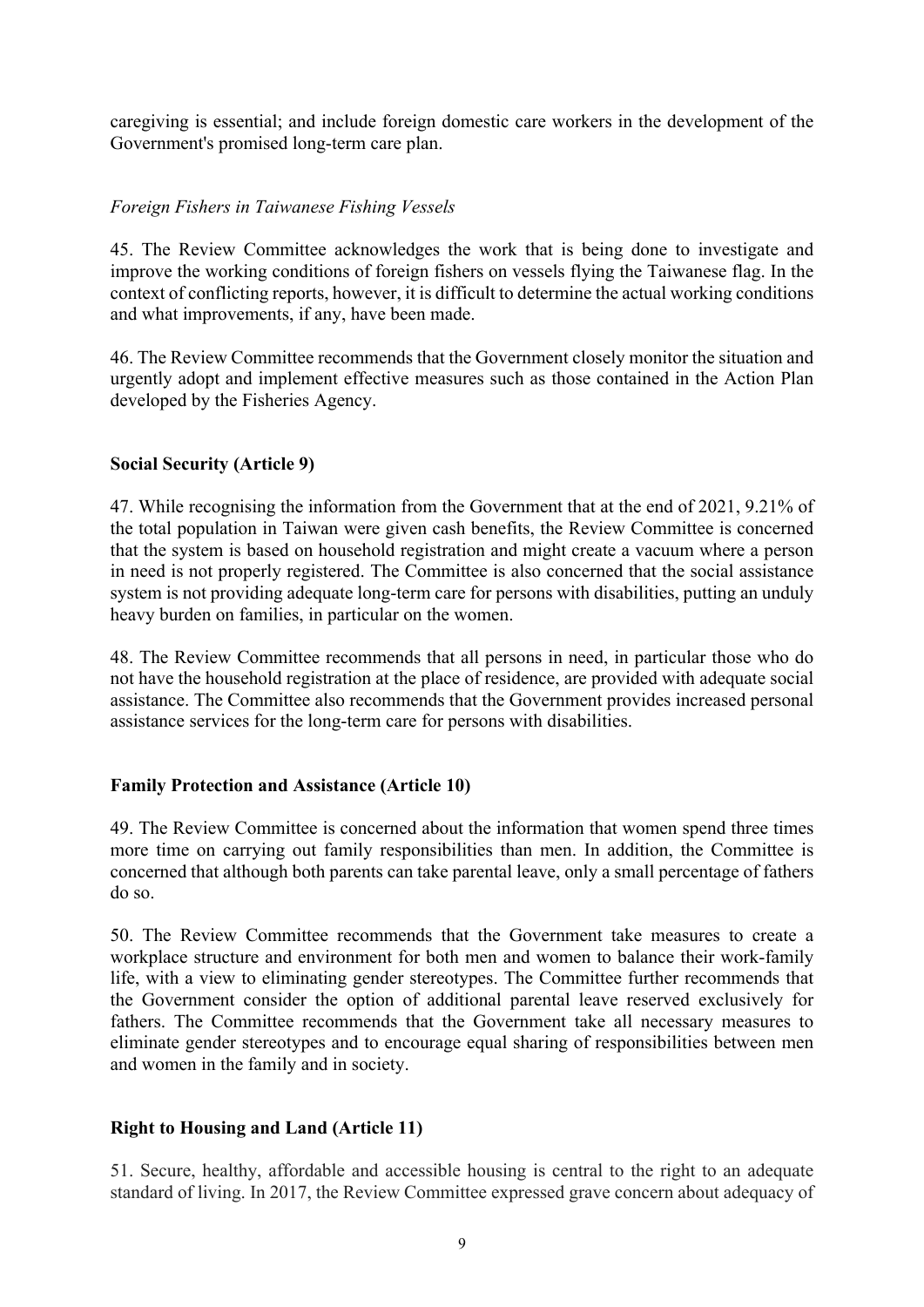supply, evictions and land dispossession. It recommended a series of actions to better provide for the right to adequate housing in line with international human rights commitments, including a focus on ensuring security of tenure and protection against displacement and evictions. The Committee reiterates the significance of those recommendations.

52. The Review Committee is appreciative of the detailed report from the Government on its actions to increase social housing supply by 200,000 units over eight years; and other policies to support disadvantaged families in accessing housing. While welcoming the social housing programme, the Committee remains concerned that there is no comprehensive database that establishes the number of people who are informal settlers or homeless, making it difficult to assess the impact of the 200,000 units in reducing homelessness and deficient housing. The Committee recommends the establishment of an effective database providing reliable population figures on informal settlements on central and local government and private land.

53. In view of conflicting information from the Government and civil society concerning forced evictions, the Review Committee recommends that the National Human Rights Commission conduct a national inquiry into systemic eviction and displacement, including the consultation processes, the various cases that have been presented to the Review Committee, and the issue of civil lawsuits against informal settlers; with the relevant international human rights standards and supporting guidelines (e.g., CESCR General Observation No. 7) specified as the basis for the inquiry in the terms of reference.

# **Right to Health (Article 12)**

# *Mental Health*

54. The Review Committee is concerned that in Taiwan mental health issues have been treated primarily with a psycho-medical approach, focusing on suicide prevention and interventions in persons with mental conditions.

55. The Review Committee recommends that a more comprehensive approach be taken, such as health promotion through education on mental health, based on the World Health Organization (WHO) guidelines and reports of the UN Special Rapporteur on the right to health.

56. The Review Committee also recommends the development of indicators and benchmarks to measure the realisation of the right to mental health. It recommends that additional statistical data besides diagnoses and hospitalisation of mental illnesses be developed, disaggregated by sex, age, ethnicity and other relevant criteria, on an annual basis, so that improvements or failings can be assessed and evaluated more clearly.

# *Health of Indigenous Peoples*

57. The Review Committee encourages the Government to expedite the adoption of the Draft Health of Indigenous Peoples Act, and to ensure equal access to healthcare and medical resources for Indigenous Peoples. The Committee refers the Government to the CESCR General Comment No. 21 and UNDRIP.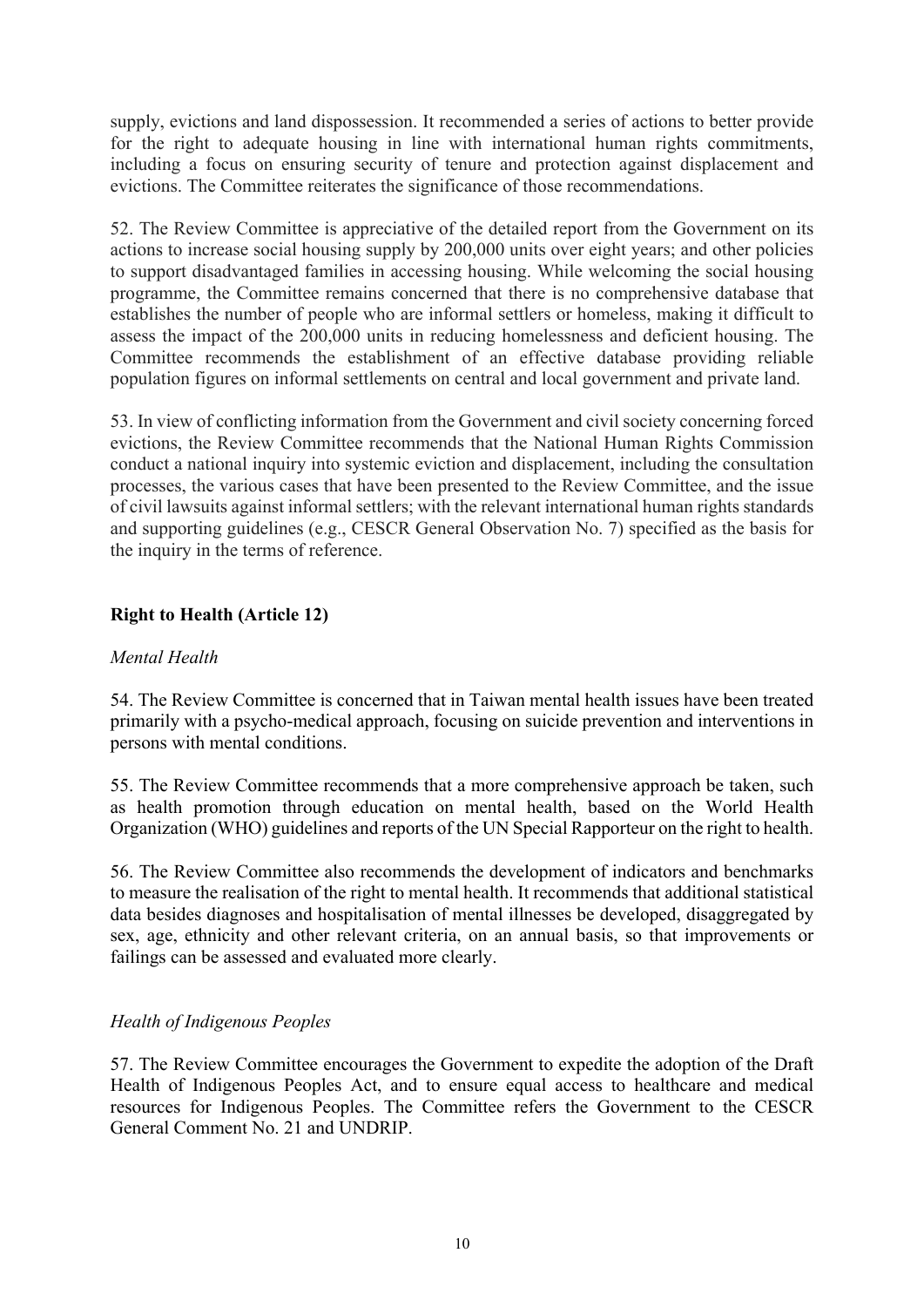#### *COVID-19 Pandemic*

58. The Review Committee appreciates the considerable efforts that Taiwan has taken to combat the COVID-19 pandemic and the Omicron variant. It notes that the necessary health safety aspect for all must be balanced against human rights and freedoms of individuals and groups, as guaranteed in both Covenants. In this process, states should consider a more careful application of the principle of proportionality and the standard of reasonableness.

59. The Committee recommends that the Government undertake a review of the extent to which decisions taken during this COVID-19 pandemic appropriately applied the principle of proportionality and the standard of reasonableness when making decisionsthat impacted human rights and freedoms of individuals and groups.

60. The Committee suggests that the Government identify any groups adversely and disproportionately affected by those decisions and put in place measures to ensure that the disadvantages are properly compensated and do not persist.

# *Sexual and Reproductive Health*

61. The Review Committee is concerned about the phenomenon of teenage pregnancies, including a trend of decreasing age of the mothers. It recommends that the Government take all appropriate measures to ensure that teenage mothers continue their education. The Committee further recommends that sex and relationship education, which is evidence-based, scientifically correct and age-appropriate, is provided for all adolescents and the general public.

# **Right to Education (Article 13)**

# *Education of Children and Young People with Disabilities*

62. While acknowledging the Government's policies and initiatives to ensure children and young people with disabilities enjoy their equal right to education; and noting the Government's statement that there is still more to be done to achieve substantive equality for them, the Review Committee is concerned that resource constraints are the main barrier to more inclusive education.

63. The Committee recommends that while maintaining a range of options to meet the educational needs of children and young people with disabilities, the priority should be on greater resourcing to progressively enable more children and young people with disabilities to have access to inclusive education.

# *Human Rights Education*

64. Despite the fact that detailed attention has been given to human rights education in schools, problems remain. Presently there is no well-planned curriculum that would differentiate the development of human rights education, beginning from the lower levels to high school to collegiate level.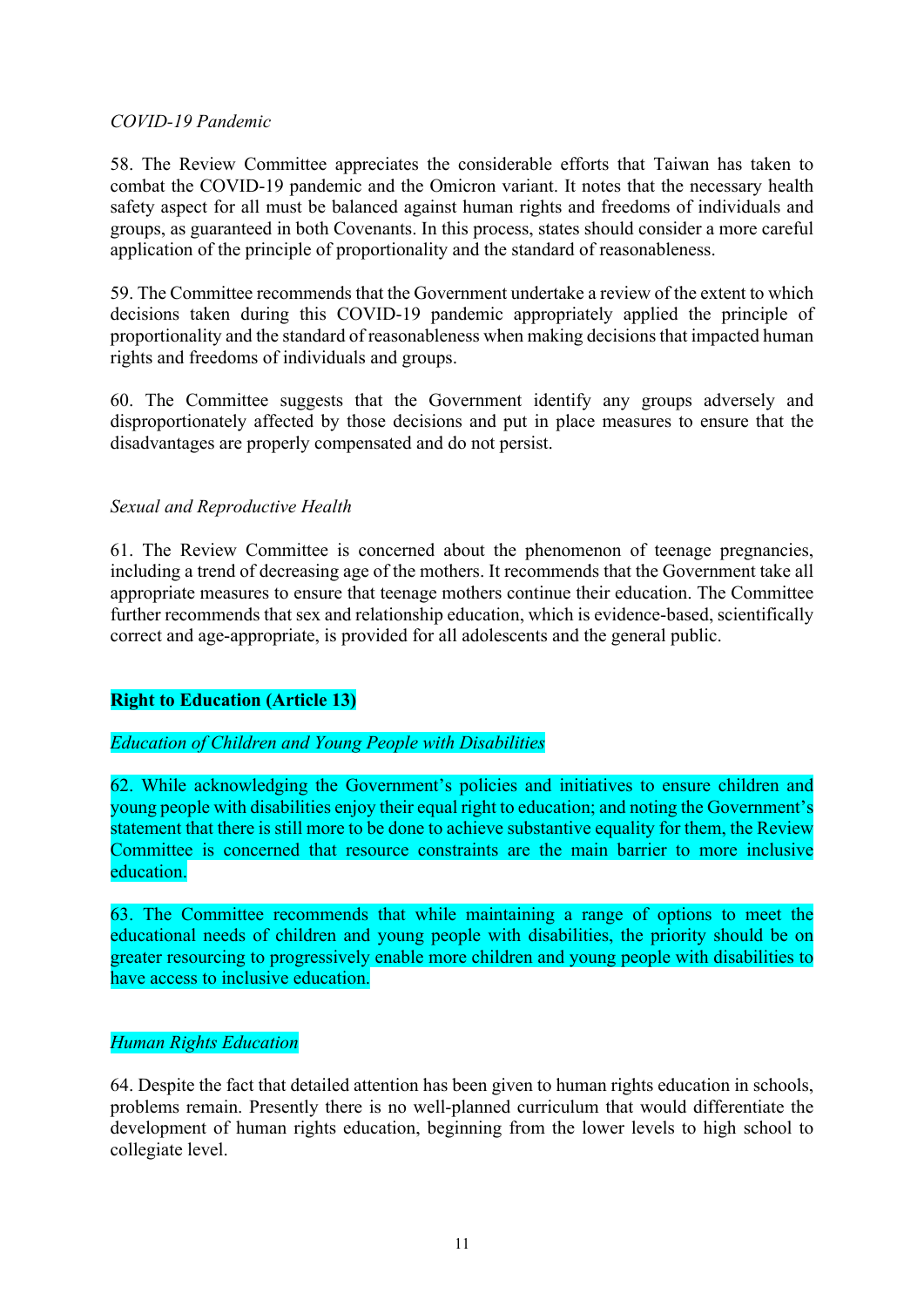65. The Committee strongly recommends a more systematic approach be devoted to curriculum planning for human rights education. For example, the Universal Declaration of Human Rights and both Covenants should be the starting point of all human rights education curricula.

66. The Committee recommends that the National Human Rights Commission take on a leading role in the design and implementation of human rights education at all levels.

# **D. SPECIFIC ISSUES RELATING TO THE ICCPR**

# **Death Penalty (Articles 6 and 7)**

67. Since the review process began in 2013, the number of death sentences and executions has declined. This development mirrors similar changes in several other countries that retain use of the death penalty and is consistent with a global trend.

68. Nevertheless, it is profoundly unsatisfactory that the Government has yet to impose an official moratorium on the death penalty. The Review Committee is extremely disappointed at the failure of the Government to take this step, despite the Committee's recommendations in 2013 and 2017. Taiwan has the potential to become the Asian standard bearer in the recognition and enforcement of international human rights, but it will never achieve this as long as capital punishment remains an element of its criminal justice system.

69. In December 2020, reiterating declarations that it had made for more than a decade, the United Nations General Assembly called upon all states to establish a moratorium on executions with a view to abolishing the death penalty. The explanations that were provided to the Committee for the failure to establish a moratorium are inadequate and unconvincing. The Government suggested that changes in public opinion were required yet it provided no evidence of any efforts to promote such changes.

70. While public opinion should not be ignored, it cannot serve as an obstacle to changes in law and practice that are dictated by the protection of human dignity and the rights set out in articles 6 and 7 of the ICCPR. In this respect, the Committee recalls General Comment No. 36 of the Human Rights Committee, adopted in 2018, that points to the growing recognition that capital punishment constitutes a form of cruel, inhuman or degrading punishment.

71. The Government also claimed that studies of alternatives to the death penalty were necessary before it could proceed with abolition. The Committee considers this to be a feeble rationale for the Government's inaction. The alternatives are well known and have already been thoroughly studied by specialists.

72. The Committee strongly recommends that the Executive Yuan immediately declare a moratorium on executions. The Minister of Justice should no longer sign execution orders. All death sentences should be commuted immediately. Prosecutors should no longer seek the death penalty in ongoing and future prosecutions. The President should refuse to authorise executions and, where appropriate in cases where convictions in capital cases are unsafe, for example because there is evidence that confessions and other evidence has been obtained through torture, exercise the prerogative of pardon. In particular, pardon should be granted to Chiou Ho-shun who has served 33 years on death row.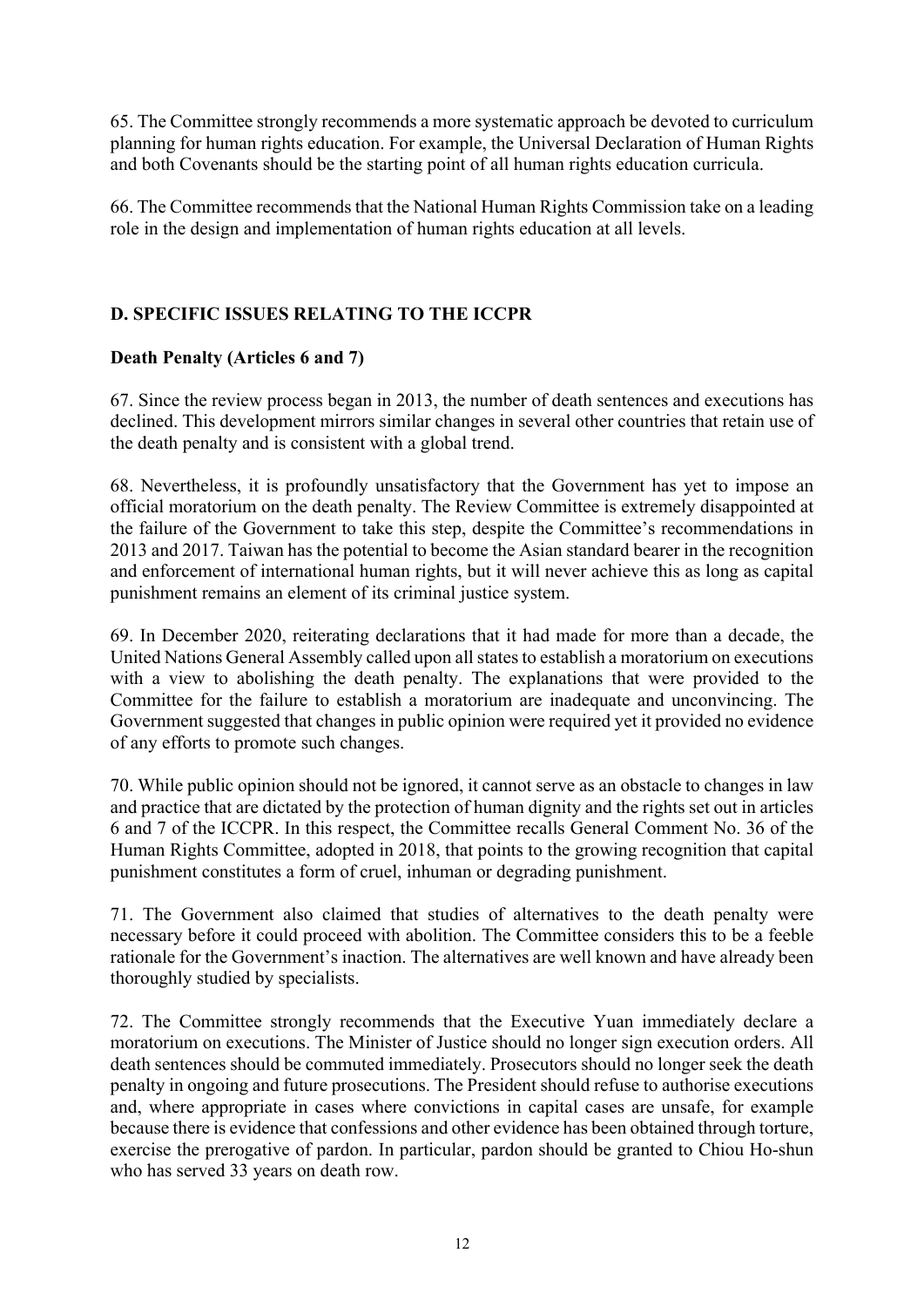73. The Committee also calls upon Taiwan to complete its commitment to the International Bill of Rights by incorporating the Second Optional Protocol to the ICCPR, aiming at the abolition of the death penalty within its national legal order in the same manner as the two Covenants.

# **Prohibition of Torture, Cruel, Inhuman or Degrading Treatment or Punishment (Article 7)**

74. In 2013 and 2017, the Review Committee recommended that the Government insert the crime of torture (as defined in article 1 of the UN Convention Against Torture) as a separate crime with adequate penalties in its Criminal Code. The Committee notes with regret that although ten years have passed this recommendation has not been implemented. The Government repeatedly and wrongly asserted that the different provisions in the Criminal Code (articles 125 and 134) would cumulatively constitute a special crime of torture. Torture, as defined in international law, i.e. the deliberate infliction of severe pain or suffering, whether physical or mental, on a powerless individual for a specific purpose, is one of the most severe international crimes. This abhorrent practice can only be eradicated if torture is established as a separate crime with severe penalties, irrespective of whether this practice leads to physical injury or even death of the victim. Since fighting impunity is one of the most effective means to eradicate torture and other forms of ill-treatment, the Committee, in the strongest terms, reiterates its earlier recommendations to incorporate, without further delay, a separate and specific crime of torture with adequate penalties into the Criminal Code.

75. The Review Committee has also repeatedly recommended that all allegations or suspicions of torture shall be thoroughly and promptly investigated by an independent and impartial body with full criminal investigation powers with a view to bringing the perpetrators to justice with adequate punishment. Because there does not exist a special crime of torture in the Criminal Code of Taiwan, it cannot be properly investigated. For this reason, the Government is also not in a position to provide accurate statistics about allegations, investigations, prosecutions and judicial convictions relating to torture. The information provided by the Government clearly shows that there are many allegations of torture against law enforcement officials in Taiwan, which unfortunately are not properly recorded and only lead to disciplinary action rather than criminal prosecution. The few criminal convictions cited by the Government relate to cases of homicide rather than torture. In other words, the crime of torture in Taiwan goes unpunished. The Committee regrets that no progress has been achieved in implementing its earlier recommendations aimed at fighting impunity for torture.

76. The Committee, in the strongest terms, reiterates its earlier recommendations that the Government ensure that all allegations of torture are promptly investigated by a special body, which is independent from all law enforcement bodies (above all the police and the prosecutors), but which is vested with full criminal investigation powers.

#### **Principle of Non-Refoulement and the Refugee Act (Articles 6, 7 and 13)**

77. Some submissions during the review process contended that Taiwan has no legislation prohibiting refoulement. The Convention on the Status of Refugees, the Convention Against Torture and the Convention Against Enforced Disappearance all contain provisions preventing states parties from forcibly returning a person to a country where they would be subject to violations of some rights that are protected by those instruments. However, these instruments have not yet been incorporated into the laws of Taiwan. The Review Committee observes that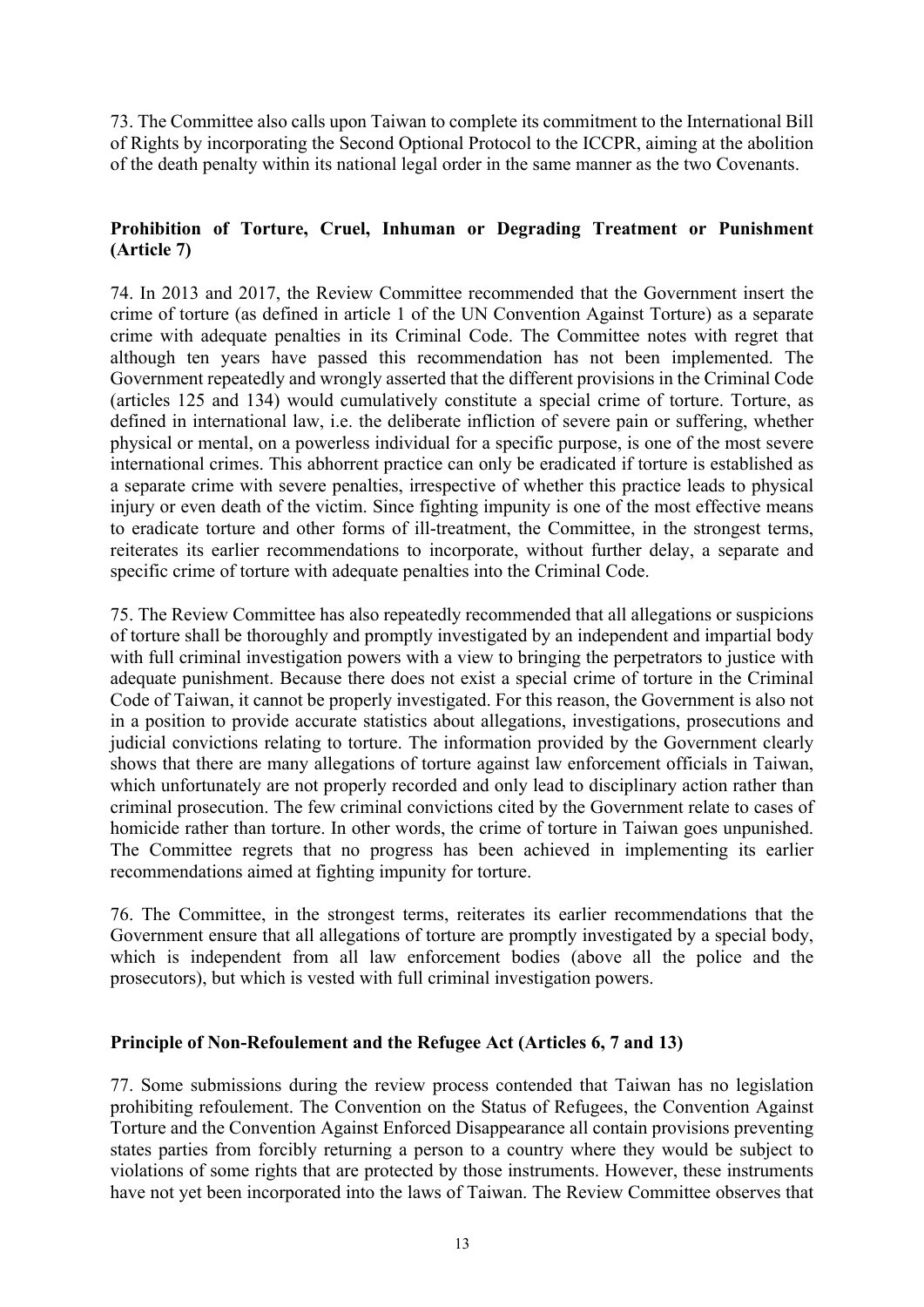although there is no explicit non-refoulement provision in the ICCPR, the Human Rights Committee has held that states parties to the Covenant may not return a person to a country where they would be subject to violations of the right to life and the prohibition of torture or cruel, inhuman or degrading treatment or punishment. This view has enjoyed broad endorsement from states parties. The prohibition of refoulement may also extend to other rights enshrined in the two Covenants. The Committee was very pleased to learn of judicial decisions by the courts of Taiwan that have recognised the principle of non-refoulement, relying upon the domestic legislation that has implemented the ICCPR. Although it would be desirable that legislation governing the status of refugees include provisions on non-refoulement, the Committee considers that the principle of non-refoulement is already incorporated into the laws of Taiwan as a direct consequence of the ICCPR.

78. In 2013 and 2017, the Review Committee recommended the speedy adoption of a Refugee Act, which should also include the principle of non-refoulement. Despite certain efforts undertaken in this respect, the Committee notes with concern that after almost ten years no such act has been adopted. This has led to the return of asylum seekers to their countries of origin, despite the risk of being subjected to torture or other forms of ill treatment, including capital punishment. The Committee reiterates its previous recommendation to adopt a Refugee Act and regularise the legal status of asylum seekers.

# **Right to Personal Liberty (Article 9)**

79. The Review Committee is concerned about the high number of children detained in juvenile detention houses and reformatory schools. Article 37(b) of the Convention on the Rights of the Child provides that the detention of children 'shall be used only as a measure of last resort and for the shortest appropriate period of time'. This means that the detention of children should be an exceptional measure to be applied only if there are no alternatives available. The Committee recommends that the Government increase its efforts to transfer children in conflict with the law from the justice system to the child welfare system, thereby applying methods of diversion.

80. Deprivation of liberty of children should also be reduced in the context of migration detention. Where children are kept in temporary detention under the Immigration Act, the Committee urges that language support and counselling is available for these young people.

81. The Committee also recommends the improvement of healthcare services for children in detention, and that further interdisciplinary research and trial projects be set up, involving medical, psychosocial, educational and other professionals, embracing broader, more holistic social determinants of health.

# **Administration of Justice (Article 14)**

82. According to the jurisprudence of domestic courts, judges who have participated in criminal court proceedings at various levels are considered to lack impartiality only if they have decided the case at an earlier level of the proceedings. However, under international fair trial standards judges should not participate in a case if previously they have participated in the pretrial proceedings under such circumstances that the required impartiality to decide the case may give rise to reasonable doubt, in particular due to the number and character of investigative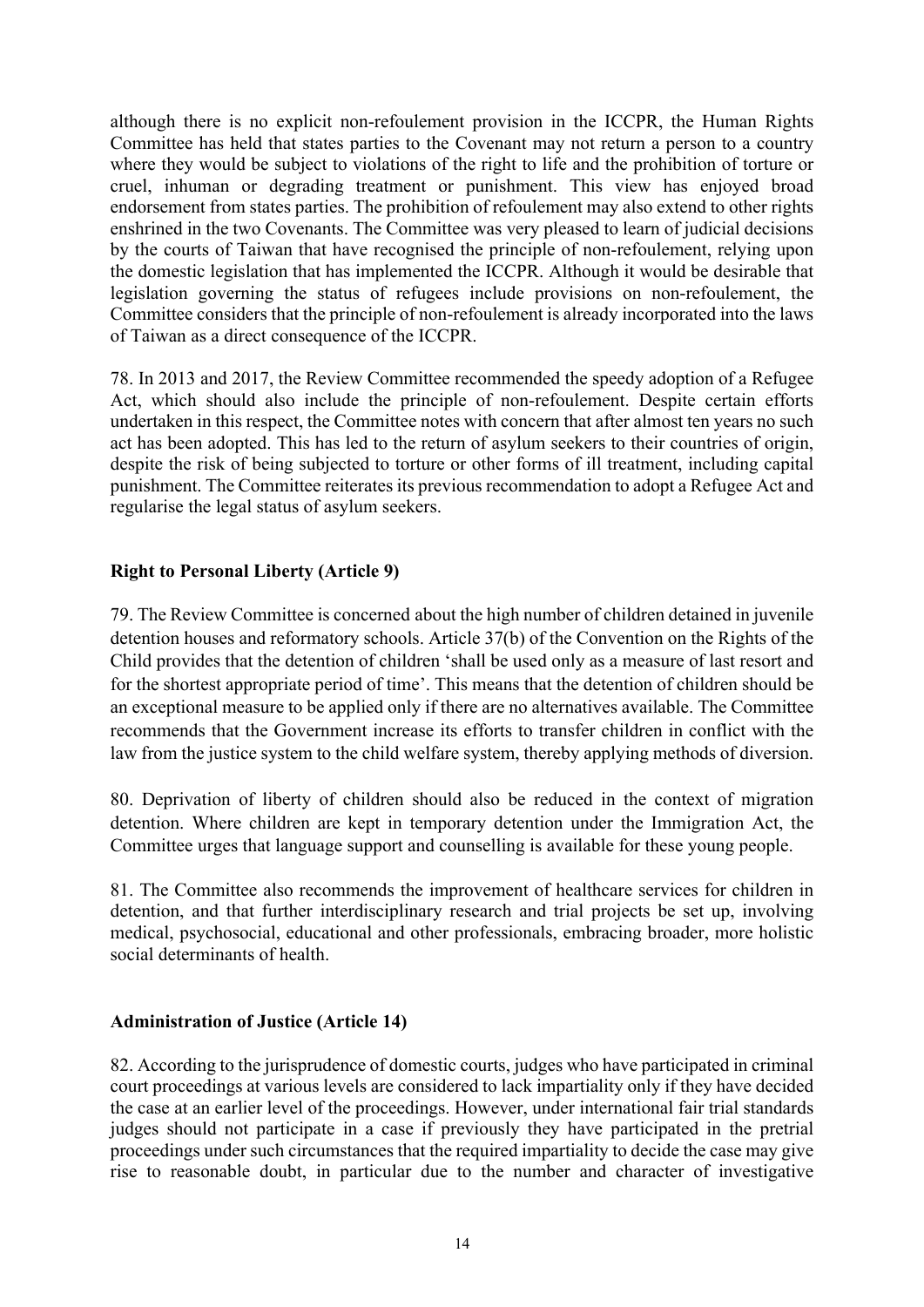measures. The Committee therefore recommends the Government to ensure that domestic law is in accordance with the requirements of Article 14(1) of the ICCPR.

83. The use and storage of DNA samples taken in connection with criminal proceedings are regulated in the Post-Conviction Testing Act and various administrative rules. In a report of 3 August 2020, the Control Yuan has found that there are a number of deficiencies in the present regulations. Taking into account the importance of DNA as evidence in criminal proceedings, the Committee recommends that the Government establish an adequate legal framework.

#### **Birth Registration (Article 16)**

84. The attention of the Government is drawn to the challenges of birth registration of children whose parents do not have a regular immigration status. The Independent Opinion of the National Human Rights Commission points out that the scale of the problem has been understated and charges that the Executive Yuan has 'negligently delayed in the improvement and maintenance' of the basic rights of such children. Clearly, this issue requires more attention than it currently receives. Creative solutions must be found in order to ensure that every child born in Taiwan is properly registered.

# **Right to Privacy (Article 17)**

#### *Facial Recognition Technology*

85. The Review Committee recommends that the Government improve transparency in the use of facial recognition technology, including its legal basis, purpose, and methods of storage. Safeguards against abuse by government agencies and third parties should be put in place.

# *Transgender Rights*

86. The Review Committee was concerned to learn about the requirement of compulsory gender affirmation surgery as a precondition for a change of gender classification. This practice should be abolished with immediate effect.

#### **Freedom of Expression (Articles 19 and 20)**

87. The documentation provided by the Government indicated a significant number of prosecutions and convictions for an offence of 'spreading rumours sufficient to affect public tranquility', in accordance with article 63 of the Social Order Maintenance Act, concerning measures taken to address the COVID-19 pandemic. Taiwan's efforts to deal with COVID-19 appear to have been very effective but they have nevertheless resulted in the infringement of a range of human rights. Given the extensive scope of the measures taken, it is especially important that there be unfettered public discussion and debate. That this may be discouraged by the threat of prosecution is a matter of concern. The Government was unable to provide convincing examples to show that the application of this penal provision adequately balanced the restriction on freedom of expression with the protection of national security or of public order (ordre public), or of public health or morals, as required by article 19(3) ICCPR. Clearly, article 63 of the Social Order Maintenance Act lacks the precision required by criminal law.